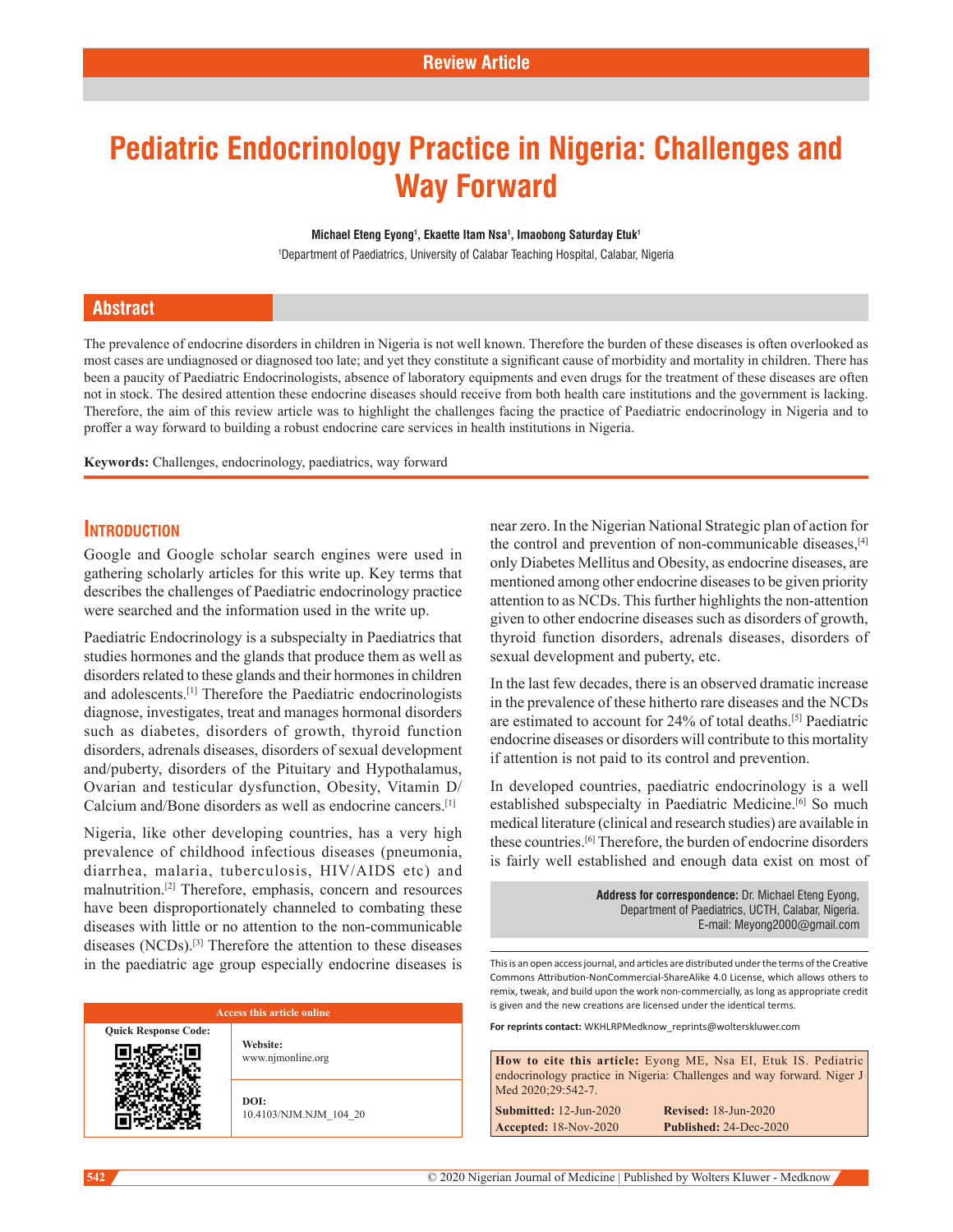these diseases in these countries. On the contrary, in Nigeria specifically and most of Africa in general, this Paediatric subspecialty is still at its infancy stage.

Childhood endocrine disorders now constitute a significant cause of morbidity and mortality especially Diabetes Mellitus and Obesity.[6] The psychosocial problems of youths and adolescents with these conditions could range from mild mood changes to psychiatric illness (mainly anxiety disorders).[7] Most of these children lose their self esteem and have an impaired quality of life despite treatment of the endocrine diseases.[8]

Therefore, there is need for policy makers and health providers to begin to pay more attention to these conditions. Advocacy by Paediatric Endocrinologists to the government of Nigeria to pay more attention to these disorders is imperative, as early detection and treatment can help reduce the morbidity and mortality.

# **The Challenges of Pediatrics endocrinology Practice**

#### **Personnel**

The prevalence rates of paediatrics endocrine diseases are not well documented especially in low and middle-income countries due to lack of trained health professionals to diagnose and manage these diseases.[9] Therefore, in Nigeria and by extension Africa, many children die undiagnosed, or if diagnosed, they often do not receive quality treatment at the hospital because of lack of specialist care. There is also paucity of data on these important non communicable conditions due to this lack or virtually non-existent personnel.<sup>[10]</sup>

Apart from the Republic of South Africa, the number of personnel in Paediatric endocrinology in other African countries was pathetic until recently when training of Paediatric endocrinologist was commenced in the Paediatrics Endocrinology Training Centre for Africa (PETCA), Nairobi, Kenya. In Kenya, until the year 2007, there was only one paediatric endocrinologist.<sup>[9]</sup> Currently there are more than eight board certified paediatric endocrinologists in Kenya following this training. Senegal that had none before the training, now has 3 Endocrinologist, but all based in the capital, Dakar. Botswana that had none before the training now has two. Nigeria had only two paediatric endocrinologist before 1999 but now has more than 27, still courtesy of the Paediatric Endocrinology Training Centre for Africa (PETCA).[9] The programme, PETCA is jointly sponsored by World Diabetic foundation (WDF), the International Society for Paediatric and Adolescent Diabetes (ISPAD), and the European Society of Paediatric Endocrinology (ESPE) and has been responsible for the training of Paediatric endocrinologists for much of Africa.[9] The bulk of paediatric endocrinologists currently in Africa are graduates of this noble gesture by this societies. PETCA was launched in 2007 in Nairobi, Kenya, with a mission to provide and maintain high quality training, research, and clinical

practice in the endocrinology subspecialty to paediatricians from all over Africa.[9] A similar programme, the Paediatric Endocrinology Training centre West Africa (PETCWA) was also established in 2011 to reduce the pressure on PETCA and has so far trained 56 paediatric Endocrinologist.<sup>[11]</sup>

Lack of other trained staff to complement trained doctors in care of Paediatric endocrine diseases is another big challenge. Because of the increasing patient load, it is important to have trained Nurses, Dietitians, medical Psychologists, health/ diabetic educators and others in the care of patients with paediatric endocrine diseases. The PETCA and PETCWA programmes are yet to incorporate the training of these health staff to complement the efforts of the trained endocrinologist when they return to their practicing hospitals. It is the hope of many trained fellows of the programme that this would be done soon. It is also hoped that the universities in the centre where these training programmes are being coordinated will take over the programmes when the sponsorship expires.

# **Laboratory**

 Lack of specialized screening facilities, equipment and laboratory support are other challenges militating against the practice of paediatric endocrinology.[10] The cost of equipments for hospitals in Nigeria and indeed Africa is so high especially when there are other contending issues of health. Most of the investigations or hormonal assays have to be sent outside of Nigeria before diagnosis can be made. Therefore the cost of the tests is so exorbitant for these patients/parents who are paying directly from their pockets. Many patients cannot afford these tests and makes the issue of diagnosis difficult. The available tests results from local laboratories are sometimes not correct or not in keeping with clinical findings because of inexperience with such investigations by the attending laboratory scientist. In this milieu of challenges, the patients/parents and doctors become frustrated as diagnosis cannot be confirmed for appropriate treatment to be commenced. The end result is that correct data concerning many of the endocrine diseases cannot be obtained or kept. Research work is therefore hampered.

Radiological investigations especially computerized tomography (CT) scan, Magnetic Resonance Imaging (MRI) are also often beyond the reach of many patients/parents in terms of cost.<sup>[12]</sup> Where they are available, expertise of the attending Radiologist may be limited. Often, there are no paediatric probes for ultrasonographic investigation of children. This hampers the making of a definitive diagnosis and therefore may affect management of the endocrine disease in question. For instance, a virilising adrenocortical tumour in the Adrenal gland may be missed by ultrasonography but will be seen in a CT scan or MRI, and will allow early surgical resection of the tumour. Also metastatic tumour spread to the chest, Liver and Bone by this tumour can be diagnosed with a CT scan or MRI and may change the surgical management of the disease.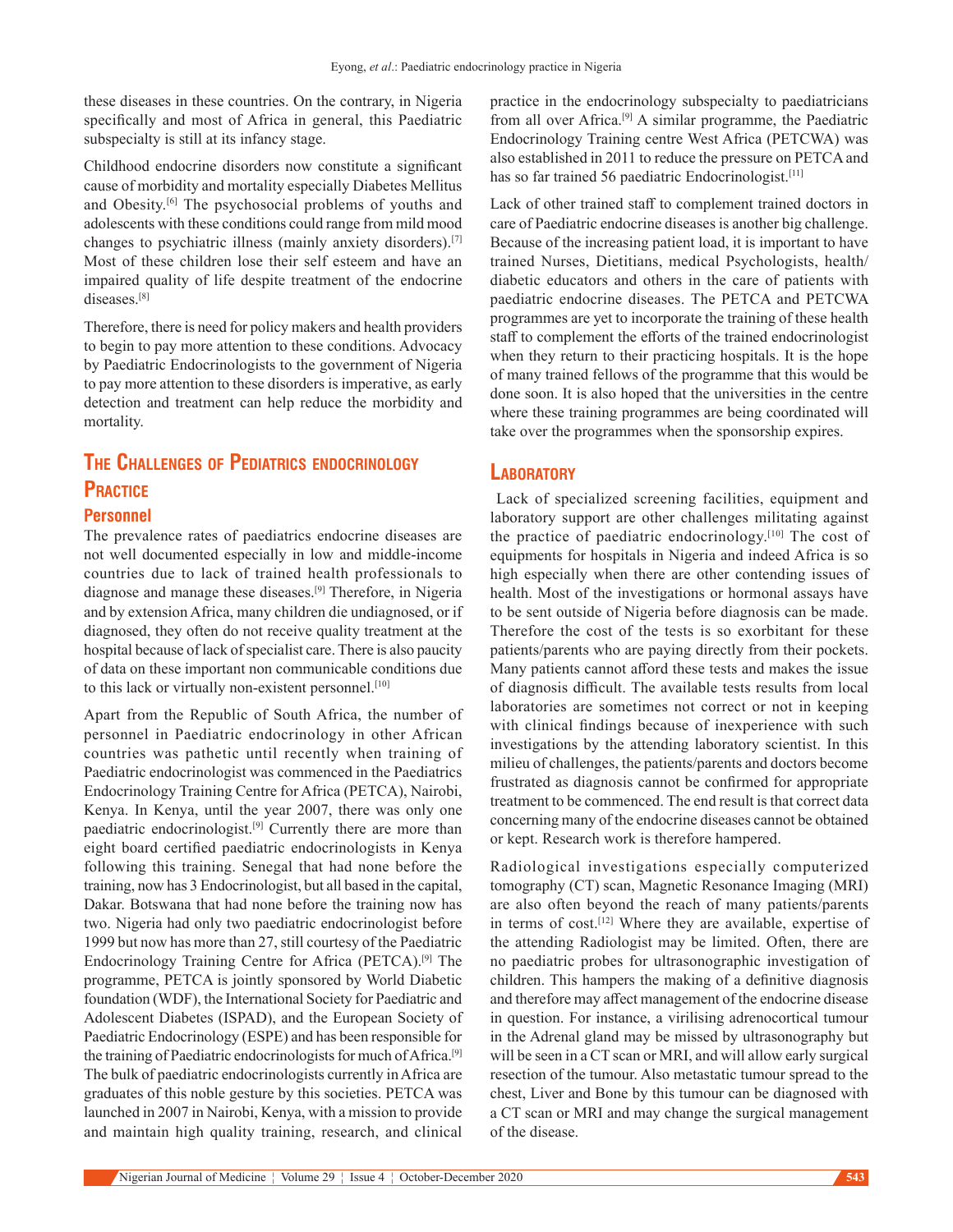#### **Late presentation**

The myth of witchcraft causing diseases in Africa<sup>[13]</sup> coupled with poverty and illiteracy is one of the reasons that lead to late presentation to hospital. Diseases are believed to be caused by evil spirits and especially so with endocrine diseases. Because they cannot explain the basis of these conditions, they resign their fate to these supernatural forces as an explanation to the cause of these conditions. They cannot understand why a three year old should have features of puberty such as development of breast and pubic hair. Therefore by the time they have visited the "native healers" and the symptoms have not abated as they were told, they then may present in a health facility. For endocrine conditions that need urgent attention, it becomes difficult to do much. A child with ambiguous genitalia is often hidden by the parents until adolescence when it becomes traumatizing to the child to reverse the sex of rearing based on your investigations. During my training as an Endocrinologist in the PETCA programme in 2010, I attended to a patient in Aga Khan University Hospital, that the parents were ostracized from the community because the child had genital ambiguity. This can be a very big challenge as presentations to hospitals are often late. Parents tend to hide these patients and shield them from neighbors and general public.

The late presentation to hospitals also means there could have been complications before such presentation leading to increased morbidity and mortality; and further brings to bear the need of parent education to increase awareness among the public by healthcare advocates groups.

#### **Absence of referral networks**

Many rural health centres or local hospitals rarely refer patients with conditions that cannot be treated in such centres. In a study of referral systems in Nigeria, Akande found that only 7.1% of patients were referred to a tertiary health centre from local hospitals and private hospitals.<sup>[14]</sup> The remaining 92.9% reported directly to the hospital without referral. There are no well structured referral systems in the chain of health care in the country. Also Traditional medicine practitioners do not have limits to the type of diseases to treat and do not know when to refer patients that are not responding to their treatment to the hospitals where such conditions can be treated. So, many endocrine diseases are not referred to appropriate hospitals with trained endocrinologists. This is a very big challenge as patients are denied access to useful diagnostics and therapeutics from lack of referrals.

#### **Treatment cost**

Treatment of patients with endocrine disease is often difficult to get for various reasons. Parents cannot afford some of the drugs for treatment because of high cost and sustainability. For example, in my centre twice daily Insulin regimen cost about \$ 13 an ampoule and this may last a diabetic patient for only 3 weeks. Therefore, the parents of the child are burdened with spending approximately \$ 15 every month on the child's treatment. Meanwhile most of these parents are living on less than \$3 per day and may not be able to sustain the treatment. The same is true for other treatments like Growth hormone therapy, GnRH analogues therapy etc. Sustaining treatment with these drugs becomes very challenging especially if treatment is for a long period or for life.

In most cases, these drugs are not available in Nigeria and they have to be sourced by the pharmacist from outside Nigeria. Drugs that are cheap in Europe automatically become expensive in Nigeria because of import duties charged on the drugs.

Storage of drugs is another big problem because of epileptic power supply in Nigeria. This can be so frustrating after spending so much money and the drug becomes ineffective following poor storage.

#### **Follow up visits problems**

Most of the Endocrine conditions require follow up for a long period of time or for life. This can be a very huge burden for parents/patients as they are made to pay for consultation during such follow up visits. The distance to hospitals from patient's homes sometimes can be more than 300 km or even non-motor able. Sometimes, investigations are required during such follow-up visits and new drugs may be prescribed which parents have to buy. This causes exhaustion and frustration on the part of the parents. Therefore, they may in the course of treatment be lost to follow-up as is often the case. The endocrinologist therefore loses data on outcome of treatments and cannot contribute to the body of literature in the world.

# **Transition to Adult Care**

Transition of care is defined as the "planned purposeful movement of adolescents from child-centered to adult-oriented care" in a "process that attends to the medical, psychological, educational needs of young people as they transfer to adultoriented care."[15] The actual transition practices among health care professionals are far from optimal<sup>[16]</sup> and much more difficult in most hospitals in Nigeria. There is paucity of trained adult Endocrinologist in Nigeria to transfer these patients to in many hospital centers and one is at a loss how to continue the care of these patients who have become adults. After 16-18 years, patients are transferred to adult clinics depending on the rules in such hospitals. For example, optimal metabolic control and quality of life are the major goals in the care of children and adolescents with diabetes mellitus. This care is supposed to continue after childhood into adulthood and therefore need an adult endocrinologist to continue care. This is difficult where there are no trained endocrinologists or doctors to manage diabetes. The same is true of other lifelong endocrine conditions.

Also differences in style and practice patterns of pediatric and adult medical systems also hampers smooth transition to adult clinics.[15] Often, these patients run back to the paediatric endocrinologist with complaints of not having adequate attention in the adult clinics compared to when they were with the paediatric endocrinologist. This is one of the challenges in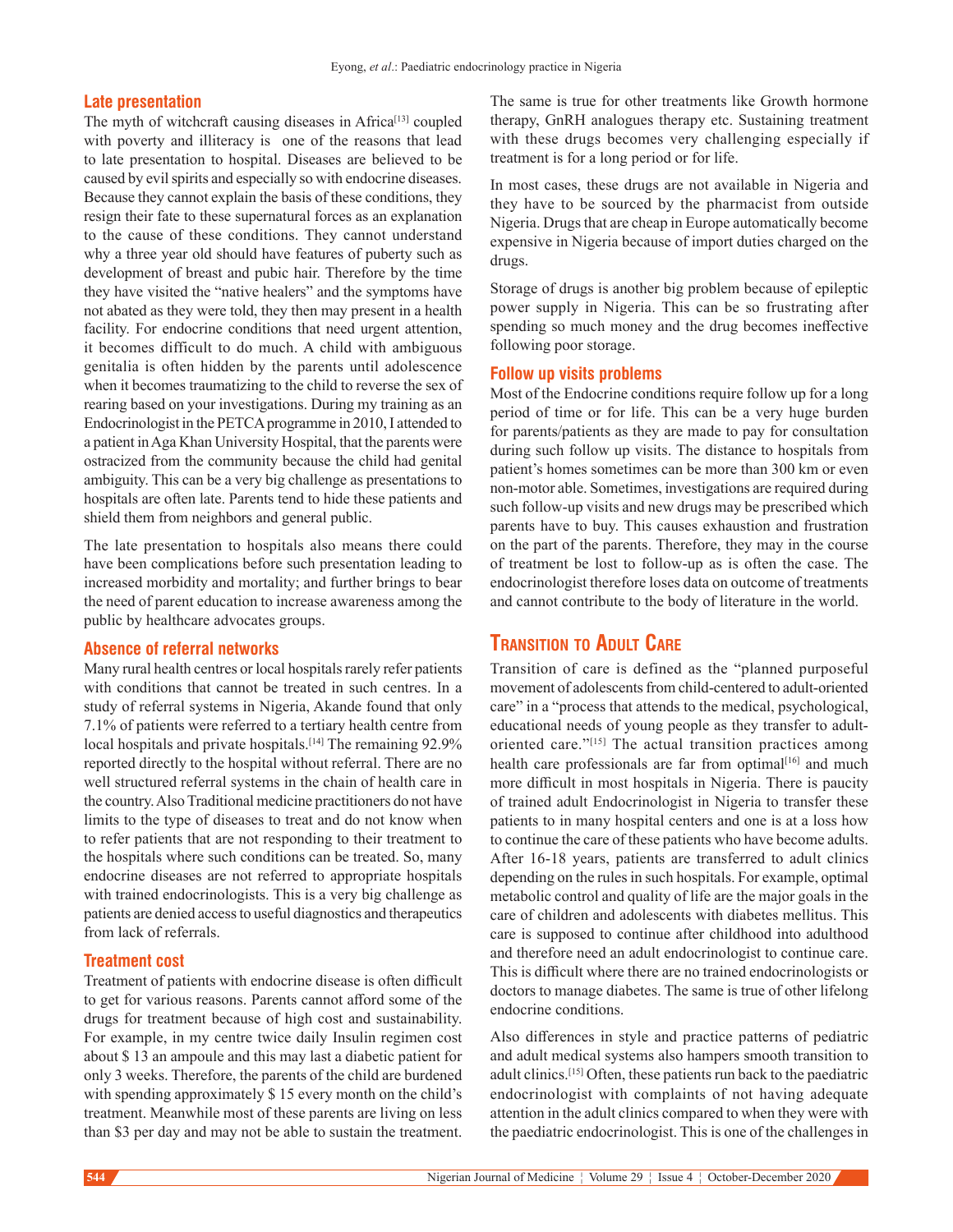my hospital. This challenge is worrisome and has caused these young people to opt out of care altogether, only to resurface in the medical system when they develop complications which may have been prevented. There is evidence that the process of transition from Paediatric to adult care leads to deterioration in health of adolescents with chronic health conditions.[15] Therefore many countries have transitional care programmes to prevent the deterioration of the health of these children.[15] There is no literature on transition care in Nigeria. There is therefore need to bridge this gap in the practice of paediatric endocrinology in this regard. Endocrine diseases are often chronic conditions requiring long term management. Therefore they pose serious physical, mental and emotional challenges which the attending Endocrinologist must confront in order to keep the child in good health.[7] Absenteeism from school following repeated admissions can also affect the psychological state of the child.[7,8] These usually affect the attendance to follow-up visits to the hospitals and also the smooth transition to adult endocrine clinics.

#### **Lack of Political Will**

Lack of Political will to invest in health care is a huge problem in Nigeria and Africa in general. In 2007, 27 (51%) out of the 53 African countries spent less than US\$ 50 per person on health.[17] The African Heads of States and Governments commitment to allocate at least 15% of annual national budgets to health sector $[17]$  is never met and Nigeria is no exemption. Most of the investment is on infectious diseases/programmes, [HIV/AIDS, Integrated management of Childhood illnesses (IMCI), Tuberculosis programmes etc] leaving the noncommunicable diseases almost with no allocation.<sup>[17]</sup> These policies reflect even in our medical schools as endocrinology has not been given enough room in the medical curricula until recently. Policy makers in government are not aware of the enormity of the disease burden of endocrine conditions and therefore there are no efforts to acquire equipments and drugs for the diagnosis and treatment of endocrine diseases.

# **The Way Forward**

The following are ways of improving the practice of paediatric endocrinology in Nigeria if the morbidity and mortality from these diseases are to be minimized.

#### **Training of Personnel**

There is need for concerted efforts by various hospitals to train doctors in this subspecialty of paediatric endocrinology. There should be a strategic actionable health policy plan encompassing research, training, and quality assured service in an effort to expand both access and quality of services. The diagnosis of these conditions is often missed because the symptoms are missed by general medical practitioners. Even when the diagnosis is suspected, the manner of evaluation is far from standard. In the same manner, support staff (nurses, Dietitians, medical Psychologist, etc) in the field of paediatric endocrinology should be trained to complement the doctors. On completion of training, office space, consulting rooms should be made available. The staff should feel motivated and encouraged to work.

In addition, those that have been trained should continue to consolidate their knowledge through update conferences and retraining courses.

#### **Networking**

Hospitals and doctors should build linkages with other centers/ colleagues between and within countries where telemedicine and video-conferencing can be used in managing challenging cases. The African Society for Paediatric and Adolescent Endocrinology (ASPAE), the Society for Paediatric and Adolescent Endocrinology of Nigeria (SPAEN) have been in the frontiers in this regards. There are a lot of networking between these societies and ESPE and ISPAD in terms of mentoring, collaboration and training in Paediatric endocrinology.

#### **Laboratory support**

Laboratory support is the backbone of the practice of endocrinology as diagnosis and follow-up is so much dependent on the results of such tests. Therefore advocacy to Medical Directors/private Laboratories to equip their laboratories to wide range of new tests needed in diagnosis of endocrine diseases will help with this challenge. Since hospital administration and services are under the government of Nigeria, advocacy to the federal and state governments should therefore be carried out by Endocrinologists groups concerning appropriating funding to purchase new diagnostic equipments like biochemical analyzers, MRIs, CT scan, ultrasound, etc for hospital laboratories. Also, advocacy for legislative framework for neonatal screening programmes including endocrine diseases such as congenital hypothyroidism and Congenital Adrenal Hyperplesia (CAH) should be done. To overcome the challenge of high cost of investigations, the author orders tests in "Piece meal" over some few months until the patient is fully investigated and diagnosis is made. So over a period of 3-6 months, a patient with disorder of sexual development can be fully investigated and a diagnosis made because parents pay for selected investigations for each month. This author suggests that this approach be adopted by doctors in resource poor countries in Africa like Nigeria where parents are not on health insurance and pay from their pockets.

The challenge of getting drugs for the various endocrine diseases can be very challenging as these conditions are rare and pharmacy stores are not stocking the drugs. Parents can be helped by the doctors and pharmacists by out-sourcing the drugs from within and outside Nigeria for these children.

#### **General education/awareness campaign**

Many parents and the general public are not aware of the existence of endocrine diseases and if they know, they are not aware they can be treated. It is therefore important for health campaigns to be carried out to inform the public about these conditions. The television, radio, the print media and social media are all channels through which information can be given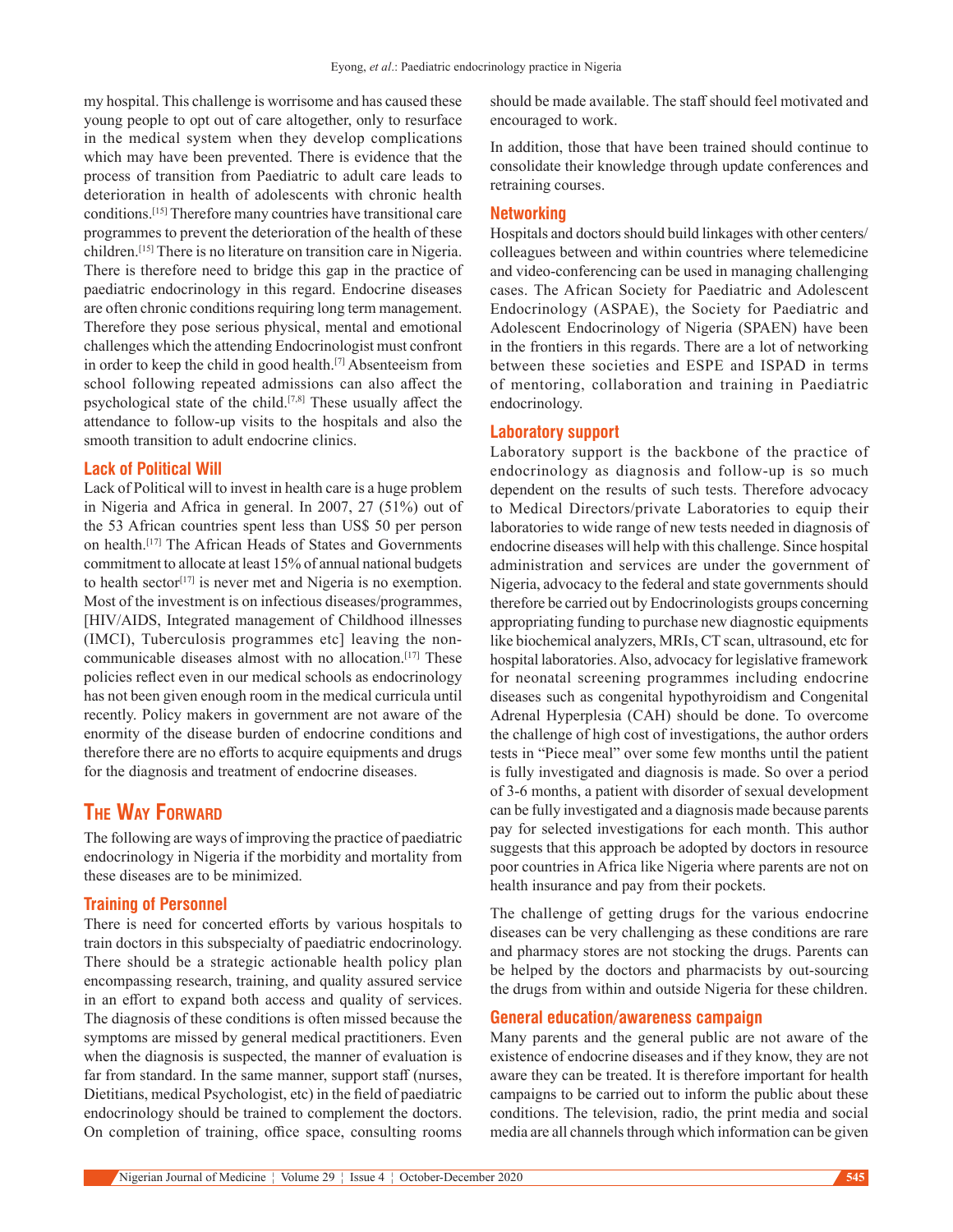out to the public. When I came back from my training as an endocrinologist, I was featured in my state television where I talked to the public about endocrine diseases and debunking the myth about these conditions. My clinic thereafter started to increase. It is said that knowledge is power, and therefore people will always seek treatment once they know the condition can be treated. The churches/mosque can also be avenues to educate people about endocrine diseases; it has been effective for me. Posters/fliers/pictorials containing information about endocrine diseases distributed in schools, markets, in city centers and villages can also be valuable in creating awareness of endocrine diseases. Telephone messages and social media messages can be informative as well.

When the public is well informed, delayed presentation of endocrine conditions will reduce and therefore morbidity and mortality will reduce.

#### **Research Publication**

It is important for the Paediatric Endocrinologists and other doctors to publish interesting endocrine case reports and other researches in Paediatric endocrine disorders in both local and international journals. This will stimulate interest in the subspecialty and encourage further research in grey areas that would arise from such previous researches. This will contribute to the body of knowledge in Paediatric Endocrinology in the world as well document baseline and trends in Paediatric endocrine disorders in Nigeria and Africa in general. Already there are a high number of conference presentation (in Scientific Conferences of Endocrine Societies) and research output by the Paediatric Endocrinologists in Nigeria and Africa at large. It will be pertinent to establish a Nigerian journal of Paediatric Endocrinology where research work in Endocrinology will be reported for visibility in the scientific world.

#### **Advocacy**

Using data generated in the hospitals, policy makers in government can be convinced to devout some more attention and resources to Paediatric endocrinology. Government can then begin to acquire equipments for laboratory, drugs and also train needed personnel to handle these conditions.

#### **Public-Private Partnership**

The Public-Private Partnership (PPP) for health is a national policy adopted by the federal government of Nigeria in 2005 as a reform to address the deplorable national health profile.<sup>[17]</sup> Many governments in the world are turning to PPP to provide financing for infrastructure/equipment for efficient and effective health care delivery for her citizens.[18,19] Equipments for investigations and treatment and drug procurement can be achieved by this partnership and the profit is shared between government and the companies or agencies/firms. Some hospitals in Nigeria have already keyed into this arrangements which will in addition curb medical tourism abroad. This allows for the private sector (both locally and internationally) to build, operate, maintain and to replace this equipments to ensure continuing efficient and effective health care delivery. Therefore laboratory, radiological investigations and treatments will be accessible and affordable within the locality of the patients.

#### **Referral network/Transition clinics**

There is need for an organized referral system from primary, through secondary and tertiary health centres where these diseases can be handled. Traditional "healers" must be involved in the enlightenment so that they can refer these conditions when they see them. This way the delay in the management of cases especially the emergency ones will be reduced or eliminated. Transition clinics from paediatric to adult care should be well organized in such a way that the paediatrician should see the patients together with the adult physician for some months before the paediatrician withdraws completely. This will prevent dropout rates of adolescents from continuing care in adulthood.

#### **Psycho-social support**

Psycho-social support from health care givers, Psychologist and diseases' groups/organizations can help encourage newly diagnosed patients with these diseases to continue in the follow-up care. Patients are encouraged to join groups like the Diabetic group, Turners syndrome group, Down syndrome group, etc as the case may be.

#### **Political will**

The government policy actors and programme managers must have the political will to deploy resources to these noncommunicable diseases. The laboratory should be equipped and maintained in our hospitals. Drugs that are needed in the treatment of these diseases should be made readily available and affordable. Government can go a step further by subsidizing some of these treatments for the patients as some of the treatments are very expensive.

## **Privatization of the National Health insurance scheme**

For the author, this is considered the "mother of all" for the way forward in the practice of Paediatric Endocrinology and indeed health care in Nigeria. In Nigeria, the government runs the health insurance scheme, appointing politicians to the head of this scheme. Often times, corruption by the politicians cripple the agency with non-availability of drugs and non-payment of the Health Maintenance Organizations (HMO) and the health facilities/hospitals. There are accusations of fake drugs and equipments purchased to this health facilities by these corrupt heads. At the end, as is presently seen, the patient ends up still paying from his/her pocket. However, when renowned private health insurance firms with experience in health insurance are contracted, many Nigerians will have confidence to enroll and invest in it. This will certainly be the solution to our protracted health care challenges of planning, financing and smooth operation of our health care delivery.

# **Conclusion**

Whereas, endocrine diseases were regarded as rare, they now constitute a major source of morbidity and mortality. Paediatric Endocrinology has evolved and has come to stay in Nigeria.